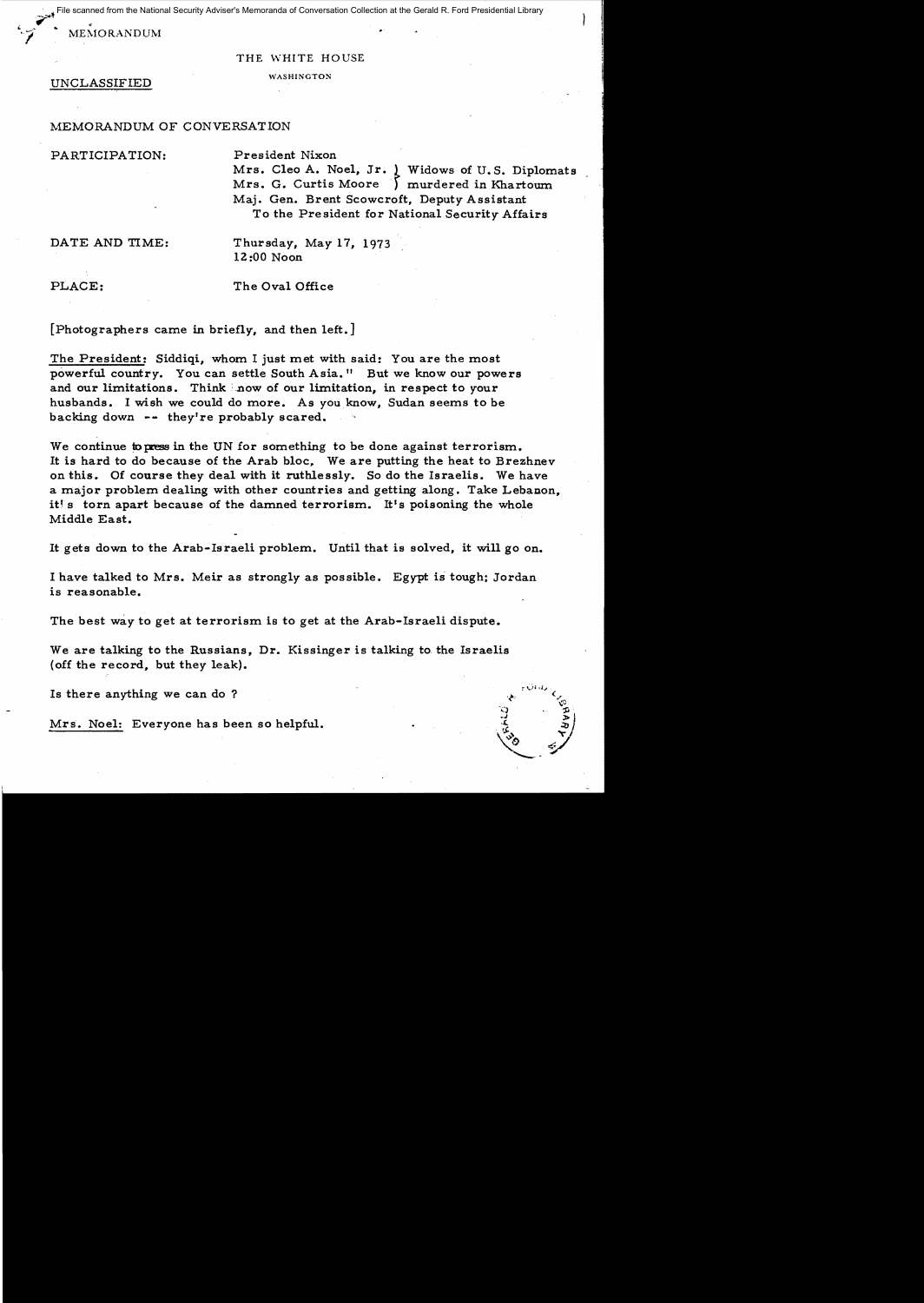The President: There's so little we can do. You and your children have so much to be proud of. We will work for a peaceful world -- what your husbands worked for.

Where do you live?

Mrs. Noel: Both of us live here.

Mrs. Moore: I live in North West.

The President: Spring Valley.

Washington is pretty in the Spring. I also like it in the summer -- the long evenings. I go out on the Sequoia after long days of work. I can only thank you for your sacrifice. Be of good faith. This will pass. We are with you.

> ,  $\frac{1}{2}$  .

UNCLASSIFIED